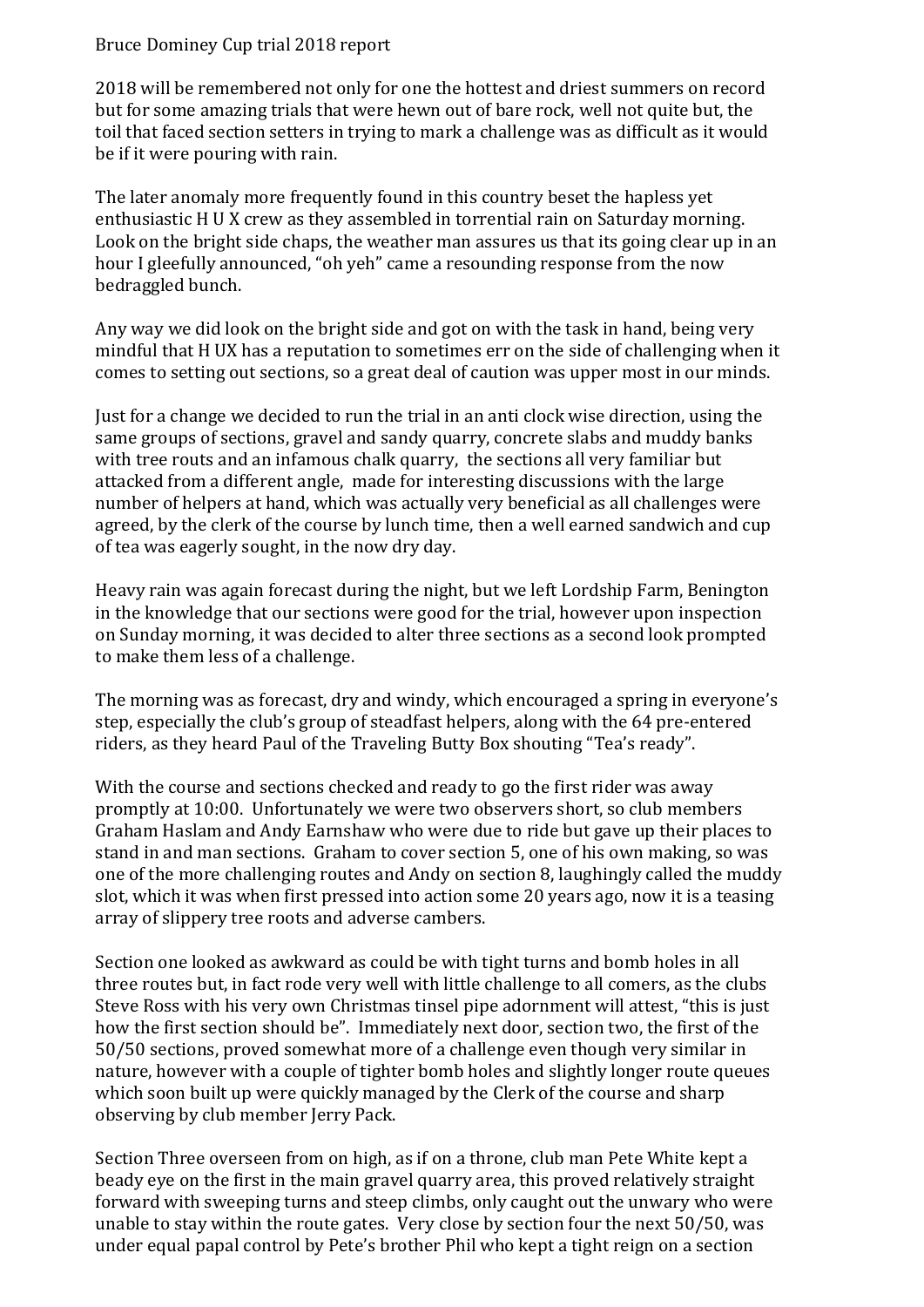that yielded very little, only to the more established riders who mastered the slippery concrete slabs, tree roots and tight turns.

With half the trial underway we reach section five, a Graham Haslam section manned by Graham Haslam who was enjoying seeing the fruits of his labours, the middle and easy routes were tough, but circummed to most in the middle classes but, it was the expert route which Graham had set out to challenge, this he achieved with a very awkward steep bank on an adverse camber with an angled tree log across the bottom just after the start. There were many calamitous attempts ending up sprawled in the bushes, until eventual Trial winner Will McBein from Oxford Ixion came along, after much deliberation he hit the turn with perfection and was the first to exit with a three. During one of the middle class rides a misguided bike and rider removed the log which made the assent for more accessible, but it was only Will McBein who continued to clean this hazard.

Section six was looked after by Robin Brownsell a wonderful Centre stalwart who is always keen to support clubs come rain or shine with his observing experience, this was a free-flowing section on an adverse camber sandy bank with rises and drops which would catch out any lack of concentration and extract the odd unnecessary dab.

Just along from Robin was another fine Centre stalwart Bob Twigg who is always eager to help, this time on section seven devised by yours truly, which was to incorporate the best of the loose ballast/gravel, a mound of large lumps of bricks and concrete and the inevitable long and steep climb out to the next set of sections. Again the middle and easy routes were relatively straight forward, giving each class enough wind it on room for the climb out but, still caught the inexperienced as either grip or power was lost on the climb out. The expert route proved the undoing of many, even for Trial winner Will, he lost 6 here of his total of 9, a frequent visitor to Benington, Mark Reason was the only other rider to equal Will's score with 2 cleans. There was the odd dab but mostly 2s and 3s with a number of failures, mainly due to a left hand turn up on the ever moving and slippery camber into the climb out slot.

After climbing out of the quarry there was a short blast before section eight, which has already been mentioned, this one did little to increase any ones score but, again caught out any lack of concentration, as it did for intermediate winner Nick Wilford with an unnecessary dab on the first lap, this could have quite easily have cost him the award as the rest of the group were snapping at his heals but most were undone during their efforts at section two.

There was now chance to give the bikes an airing during the half mile or more blast to the last two sections in the chalk quarry, these are usually notorious for their slipperiness, but clerk of the course Steve Salter and Graham had the foresight to ease them, as there was no point in making life unnecessarily difficult. But, throughout the day there had been a drying wind which had helped their cause, which it had done for all of the sections. Section nine gracefully observed by Grace Hagan, whilst not riding was keen to help out. This section like most of the others looked innocuous with gentle turns on adverse cambers but, again caught out most in the expert and inters' classes.

The final section, ten, was under the eagle eye of ever busy club member Barry Bannister, normally features a horrible slippery climb out which was not an option to incorporate it this year, so after extensive clearing on Saturday a fresh unchartered route appeared which again sorted out the men from the boys in the inters' with dabs all over the place, but a 5 was the exception for inters' winner Nick Wilford when his front wheel tucked under on a left hand drop and pitched over the top. The experts made easy work of it, which they had done on a number of sections, but this didn't mean the trial was too easy, far from it, what transpired was a great balance, the odd grunt for the experts with good all round sections for the bulk of the entry, many of